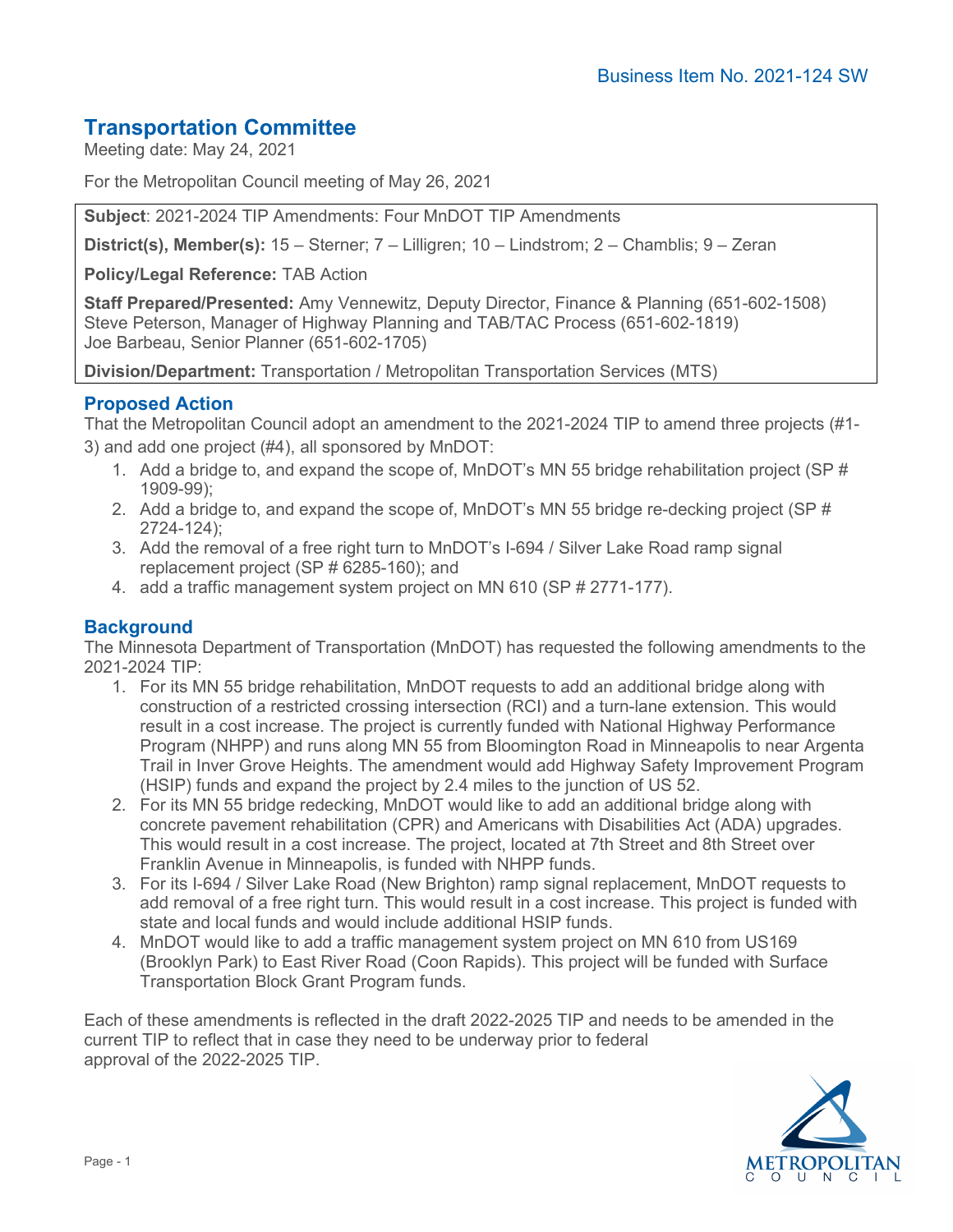### **Rationale**

The Metropolitan Council approves formal amendments to the TIP. The projects are consistent with the Transportation Policy Plan (TPP) and meet fiscal constraint because the federal, state, and local funds are sufficient to fully fund the projects. The Minnesota Interagency Air Quality and Transportation Planning Committee determined that the projects are exempt from air quality conformity analysis.

#### **Thrive Lens Analysis**

This action promotes *stewardship* by allowing for the projects to start prior to the federal approval of the STIP.

#### **Funding**

The project is fully funded with federal, state, and local funds.

### **Known Support / Opposition**

This proposed action was reviewed and recommended by the Transportation Advisory Board. No known opposition.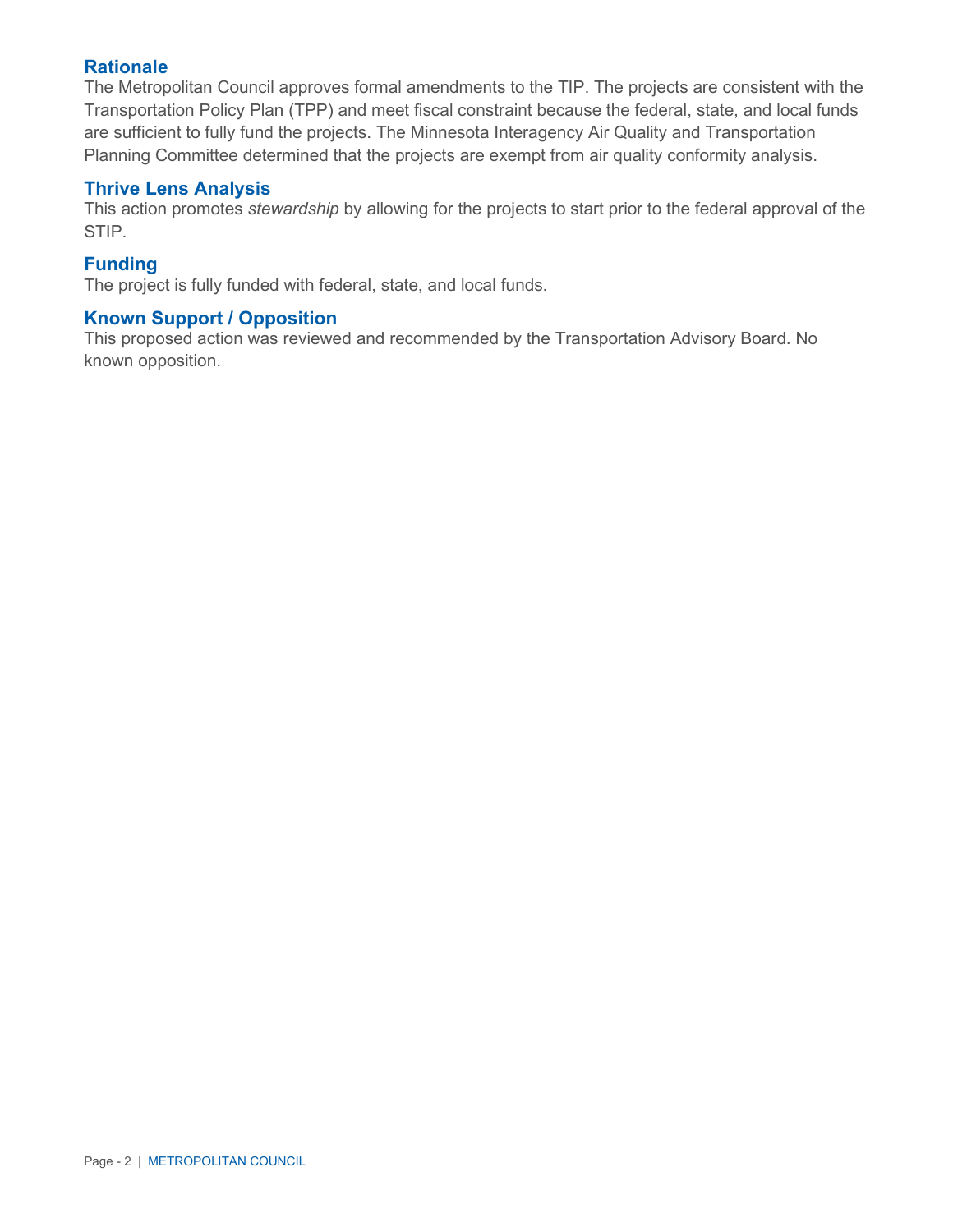# **1. MN 55 Bridge Rehabilitation Project**

Please amend the 2021-2024 Transportation Improvement Program (TIP) to amend this project in program year 2022. This project is being submitted with the following information:

| <b>SEQ</b><br># | <b>State</b><br><b>Fiscal</b><br>Year | ATP/<br><b>Dist</b> | <b>Route</b><br><b>System</b> | Project<br><b>Number</b><br>(S.P. #) | <b>Agency</b> | <b>Description</b>                                                                                                                                                                                                                                                                                                                                                                                                                                                                                                                                                                                                                                                                                         |
|-----------------|---------------------------------------|---------------------|-------------------------------|--------------------------------------|---------------|------------------------------------------------------------------------------------------------------------------------------------------------------------------------------------------------------------------------------------------------------------------------------------------------------------------------------------------------------------------------------------------------------------------------------------------------------------------------------------------------------------------------------------------------------------------------------------------------------------------------------------------------------------------------------------------------------------|
| 1889            | 2022                                  | M                   | <b>MN55</b>                   | 1909-99                              | <b>MnDOT</b>  | MN55, from E End Bridge over Bloomington Rd<br>in Mpls to 0.1 Mi E of Argenta Trail in Inver<br>Grove Heights - Rehab Bridges 19819 and<br>19827, concrete pavement rehab, bituminous<br>mill and overlay, curb and gutter, guardrail,<br>ADA, drainage MN55 & MN62, from E End<br>Bridge over Bloomington Rd in Mpls to Jct<br>US52 in Inver Grove Heights - Rehab Bridges<br>4190, 19819 and 19827, concrete pavement<br>rehab, bituminous mill and overlay, ADA,<br>drainage and I35 at MN 55 lighting (associate<br>to 1909-99S) and MN55, at Louis Lane in<br><b>Eagan-Construct restricted crossing</b><br>intersection at Louis Lane and extend turn lane<br>at S Jct MN 149 (Associate to 1909-99) |

#### **PROJECT IDENTIFICATION:**

| <b>Miles</b> | Prog | Tvpe of work   | <b>Prop funds</b> | Total S               | <b>FHWAS</b> | <b>State S</b>       |
|--------------|------|----------------|-------------------|-----------------------|--------------|----------------------|
| 6.2          | RC   | Reconstruction | NHPP and          | <del>26,996,000</del> | 21,596,800   | <del>5,399,200</del> |
| 8.6          |      |                | <b>HSIP</b>       | 28,995,000            | 23.319.400   | 5,675,600            |

#### **PROJECT BACKGROUND:**

1. Briefly describe why amendment is needed (e.g., project in previous TIP but not completed; illustrative project and funds now available; discretionary funds received; inadvertently not included in TIP).

This amendment is needed to reflect a scope change and total project cost increase.

- 2. How is Fiscal Constraint Maintained as required by 23 CFR 450.216 (check all that apply)?
	- New Money
	- Anticipated Advance Construction
	- ATP or MPO or MnDOT Adjustment by deferral of other projects
	- Earmark or HPP not affecting fiscal constraint
	- Other **X**

The total project cost increased from \$26,996,000 to \$28,995,000. This funding increase will be balanced in the 22-25 STIP, therefore fiscal constraint is maintained.

#### **CONSISTENCY WITH MPO LONG RANGE PLAN:**

This amendment is consistent with the Metropolitan Council Transportation Policy Plan, adopted by the Metropolitan Council November 18, 2020 with FHWA/FTA conformity determination established on December 4, 2020.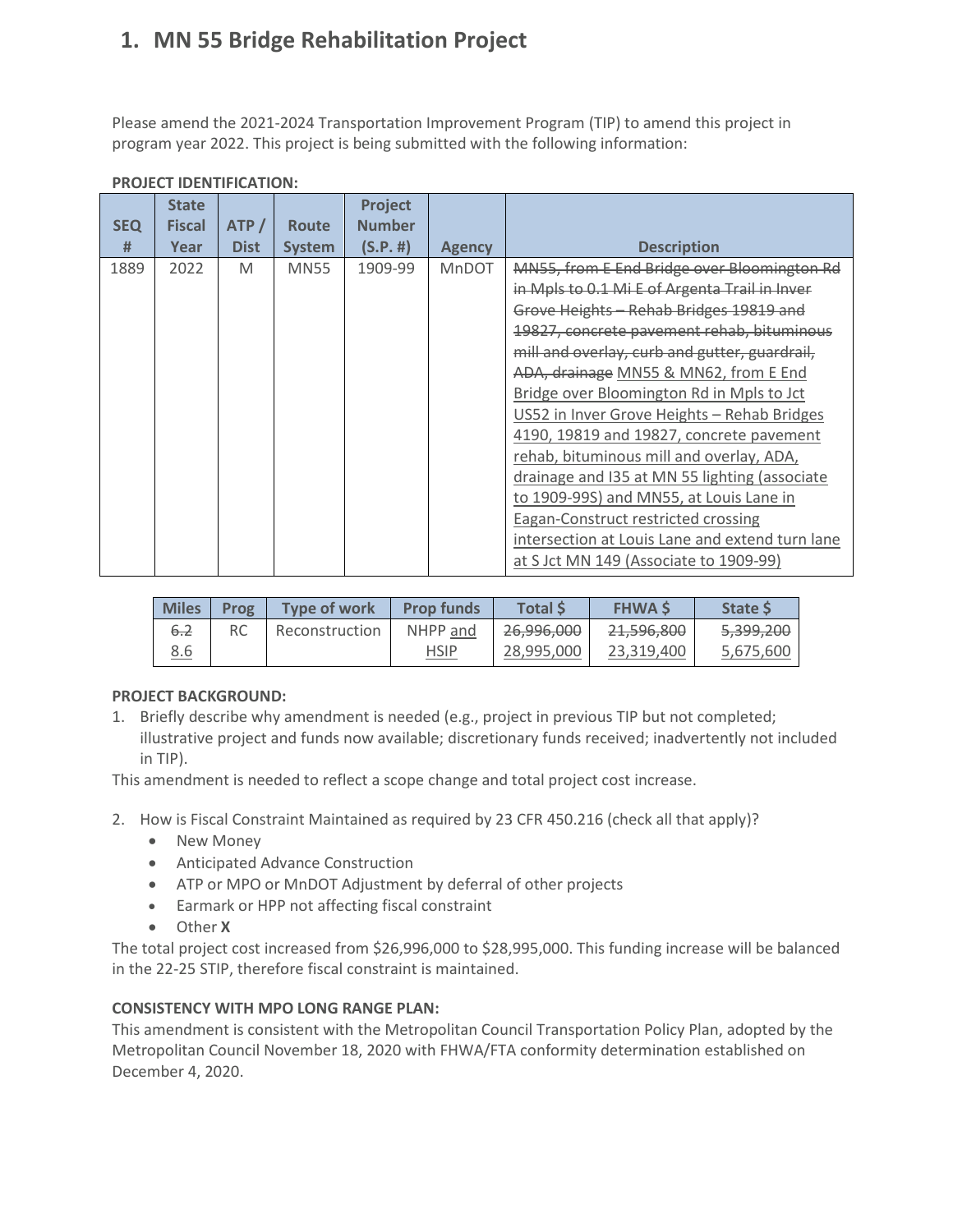# **1. MN 55 Bridge Rehabilitation Project cont.**

#### **AIR QUALITY CONFORMITY:**

- Subject to conformity determination
- Exempt from regional level analysis **X**
- N/A (not in a nonattainment or maintenance area)

\*Exempt Project Category S-19. Widening narrow pavements or reconstructing bridges (no additional travel lanes) per Section 93.126 of the Conformity Rules.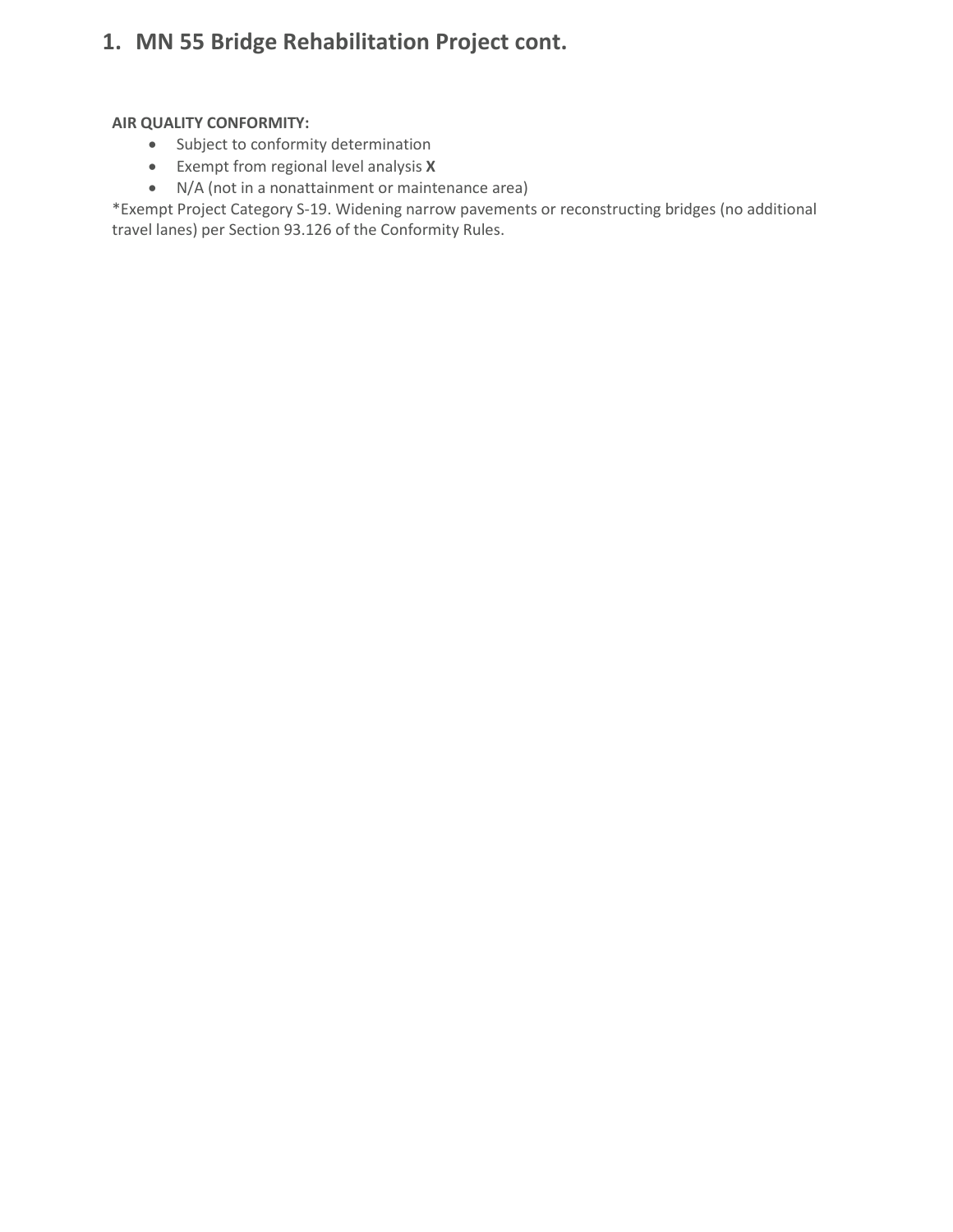# **2. MN 55 Bridge Redecking Project**

Please amend the 2021-2024 Transportation Improvement Program (TIP) to amend this project in program year 2022. This project is being submitted with the following information:

| SEQ# | <b>State</b><br><b>Fiscal</b><br>Year | ATP/<br><b>Dist</b> | <b>Route</b><br><b>System</b> | <b>Project</b><br><b>Number</b><br>(S.P.  #) | <b>Agency</b> | <b>Description</b>                                                                                                                                                                                                                  |
|------|---------------------------------------|---------------------|-------------------------------|----------------------------------------------|---------------|-------------------------------------------------------------------------------------------------------------------------------------------------------------------------------------------------------------------------------------|
| 1900 | 2022                                  | M                   | <b>MN55</b>                   | 2724-124                                     | MnDOT         | MN55, from E of 13th Ave to N of 32nd St<br>in Mpls, AT 7TH ST, AT 8th St and over<br>Franklin Ave in Mpls - Redeck of Bridges<br>27849, 27875, 27874 and 27177, CPR,<br>replace sign structures, ADA, lighting,<br>drainage repair |

### **PROJECT IDENTIFICATION:**

| <b>Miles</b> | Prog | Type of work  | <b>Prop funds</b> | Total \$       | <b>FHWA</b>                       | <b>State S</b>                     | Other S |
|--------------|------|---------------|-------------------|----------------|-----------------------------------|------------------------------------|---------|
| 0.13         | BI   | <b>Bridge</b> | <b>NHPP</b>       | 8,526,000      | e ajn ann<br><del>0,020,000</del> | 1.705.200<br>1 <del>,703,200</del> | 85,000  |
| <u>1.88</u>  |      | Improvement   |                   | .000<br>16.877 | 13.433.600                        | 3,358,400                          |         |

#### **PROJECT BACKGROUND:**

1. Briefly describe why amendment is needed (e.g., project in previous TIP but not completed; illustrative project and funds now available; discretionary funds received; inadvertently not included in TIP).

This amendment is needed to reflect a scope change and total project cost increase.

- 2. How is Fiscal Constraint Maintained as required by 23 CFR 450.216 (check all that apply)?
	- New Money
	- Anticipated Advance Construction
	- ATP or MPO or MnDOT Adjustment by deferral of other projects
	- Earmark or HPP not affecting fiscal constraint
	- Other **X**

The total project cost increased from \$8,526,000 to \$16,877,000. This funding increase will be balanced in the 22-25 STIP, therefore fiscal constraint is maintained.

#### **CONSISTENCY WITH MPO LONG RANGE PLAN:**

This amendment is consistent with the Metropolitan Council Transportation Policy Plan, adopted by the Metropolitan Council November 18, 2020 with FHWA/FTA conformity determination established on December 4, 2020.

#### **AIR QUALITY CONFORMITY:**

- Subject to conformity determination
- Exempt from regional level analysis **X**
- N/A (not in a nonattainment or maintenance area)

\*Exempt Project Category S-19. Widening narrow pavements or reconstructing bridges (no additional travel lanes) per Section 93.126 of the Conformity Rules.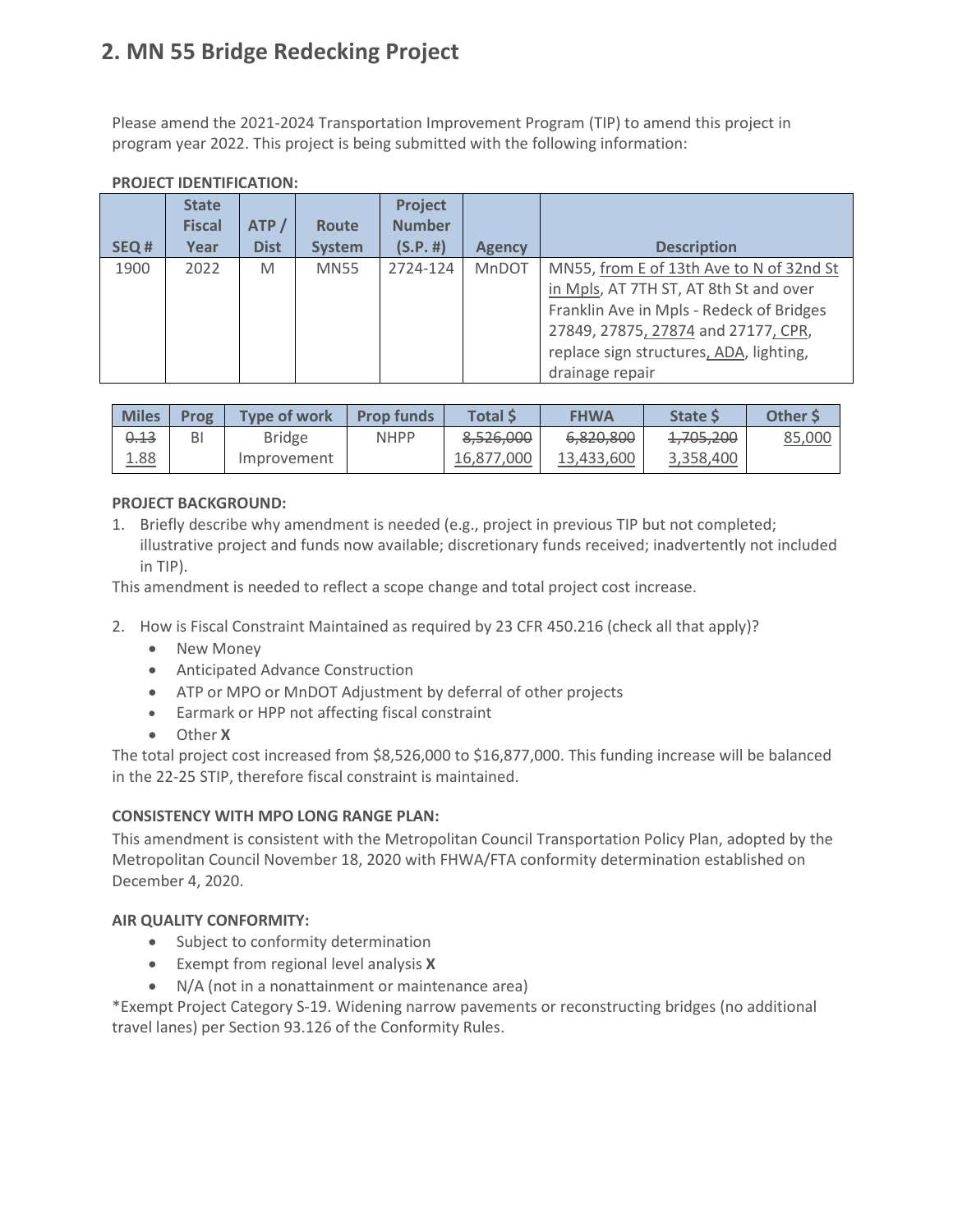# **3. I-694/Silver Lake Road Ramp Signal Replacement Project**

Please amend the 2021-2024 Transportation Improvement Program (TIP) to amend this project in program year 2022. This project is being submitted with the following information:

| SEQ# | <b>State</b><br><b>Fiscal</b><br>Year | ATP/<br><b>Dist</b> | <b>Route</b><br><b>System</b> | Project<br><b>Number</b><br>(S.P. #) | <b>Agency</b> | <b>Description</b>                                                                                                                                                                                             |
|------|---------------------------------------|---------------------|-------------------------------|--------------------------------------|---------------|----------------------------------------------------------------------------------------------------------------------------------------------------------------------------------------------------------------|
| 1922 | 2022                                  | M                   | 1694                          | 6285-160                             | <b>MnDOT</b>  | 1694 and Silver Lake Rd N and S ramps in<br>New Brighton - Signal replacement<br>(Associate to 6285-160S) and I694 and<br>Sliver Lake Rd S Ramp in New Brighton -<br>Remove free right (Associate to 6285-160) |

#### **PROJECT IDENTIFICATION:**

| <b>Miles</b> | Prog     | <b>Type of work</b> | <b>Prop funds</b> | <b>Total</b> \$ | <b>FHWA S</b> | <b>State S</b> | <b>Other S</b> |
|--------------|----------|---------------------|-------------------|-----------------|---------------|----------------|----------------|
| .24          | cc<br>эC | Safetv              | <b>HSIP</b>       | 672,000         | 116,100       | 357,000        | 315,000        |
|              |          | Capacity            |                   | 846,000         |               | 365,900        | 364,000        |

### **PROJECT BACKGROUND:**

1. Briefly describe why amendment is needed (e.g., project in previous TIP but not completed; illustrative project and funds now available; discretionary funds received; inadvertently not included in TIP).

This amendment is needed to reflect a scope change and add federal funds to the total project cost increase.

- 2. How is Fiscal Constraint Maintained as required by 23 CFR 450.216 (check all that apply)?
	- New Money
	- Anticipated Advance Construction
	- ATP or MPO or MnDOT Adjustment by deferral of other projects
	- Earmark or HPP not affecting fiscal constraint
	- Other **X**

The total project cost increased from \$672,000 to \$846,000. This projects funding increase will be balanced in the 22-25 STIP, therefore fiscal constraint is maintained.

#### **CONSISTENCY WITH MPO LONG RANGE PLAN:**

This amendment is consistent with the Metropolitan Council Transportation Policy Plan, adopted by the Metropolitan Council November 18, 2020 with FHWA/FTA conformity determination established on December 4, 2020.

#### **AIR QUALITY CONFORMITY:**

- Subject to conformity determination
- Exempt from regional level analysis **X**
- N/A (not in a nonattainment or maintenance area)

\*Exempt Project Category E-2. Intersection signalization projects at individual intersections per Section 93.126 of the Conformity Rules.